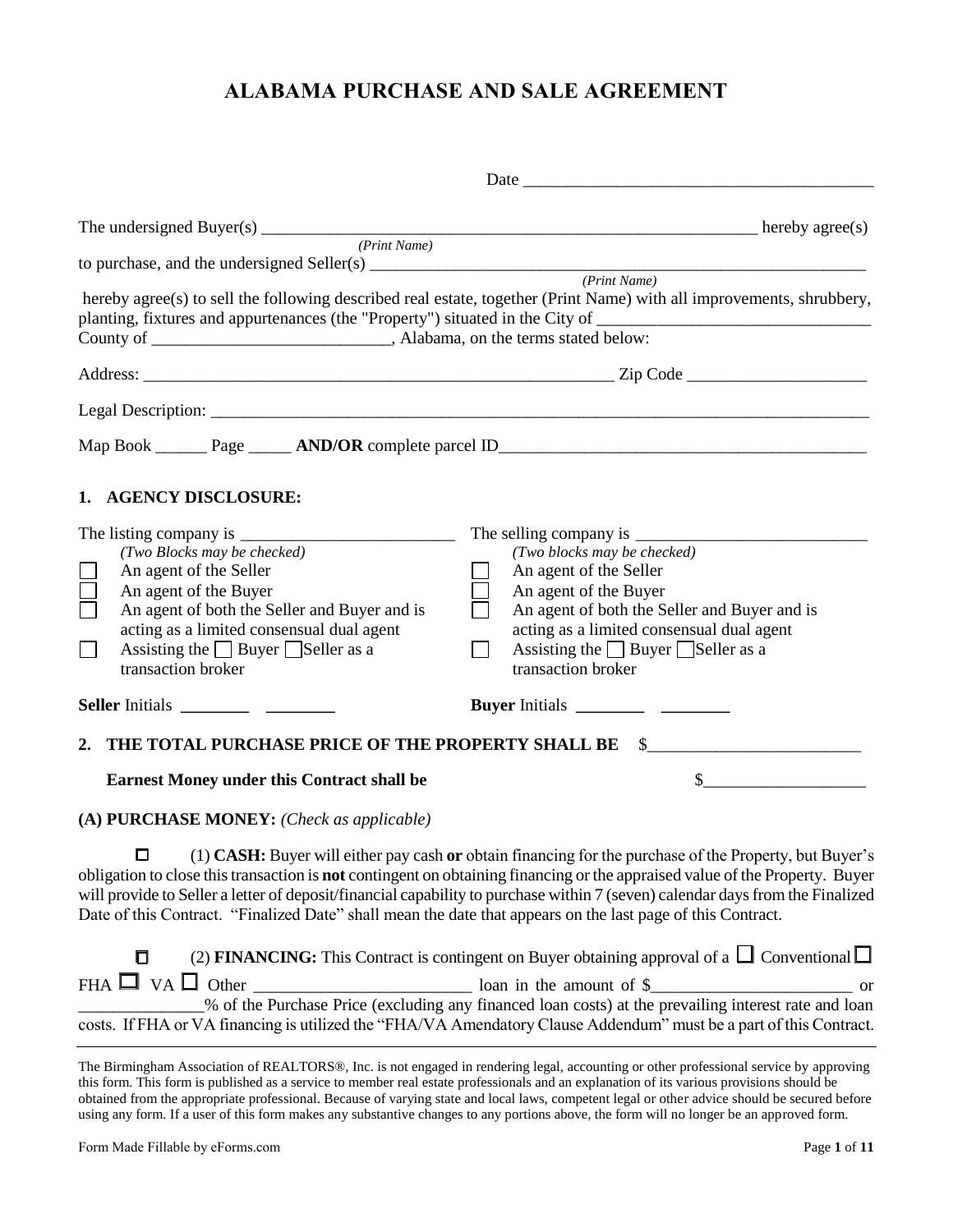Buyer will apply for financing within days (7 days if left blank), from the Finalized Date and will provide any and all credit, employment, financial and other information required by the lender. "Finalized Date" shall mean the date that appears on the last page of this Contract. Unless Buyer elects to waive the financing contingency of this contract, either party may cancel this contract if Buyer cannot obtain financing as specified above by \_\_\_\_\_\_\_, 20\_\_\_. In such event, both parties will execute a Mutual Release and all Earnest Money shall be promptly returned as per the terms stated in Paragraph 5 below. **No terms of this financing contingency can be changed without written authorization of Seller**. **Unless otherwise agreed in writing by the Buyer and Seller, this Contract shall not be contingent on the sale or closing of any other property.** If the Purchase Price exceeds the appraised value of the Property, Buyer may elect to cancel this Contract by providing written notice of such election to Seller within five (5) calendar days of knowledge of the appraised value, along with a copy of the appraisal or other evidence of the appraised value provided by lender, unless the Seller agrees to sell the Property under this Contract for the appraised value. Otherwise, the Earnest Money shall be returned pursuant to the terms of Paragraph 5 below.

**(B) LENDER REQUIRED REPAIRS:** If the contract is contingent upon Buyer obtaining financing and Lender requires any repairs to the property as a condition of Buyer's loan approval, and the Seller declines to pay for the required repairs, then the Buyer may cancel this contract and all earnest money will be refunded upon the execution and delivery of a mutual release. If Buyer elects to cancel the Contract due to Seller's election not to pay any repairs required by Buyer's lender, Seller agrees to execute a mutual release authorizing the return of the Earnest Money to Buyer promptly upon receipt of the Notice of Cancelation and mutual release.

**(C) LOAN CLOSING COSTS AND PREPAID ITEMS:** Seller agrees to pay up to \$\_\_\_\_\_\_\_\_\_\_ of Buyer's loan closing costs and/or prepaid expenses excluding Seller's half of the settlement fee and title insurance cost. Buyer shall promptly deliver to Real Estate Agent for Buyer, if any, a copy of all Loan Estimate(s) and Closing Disclosure(s) upon receipt.

**Seller** Initials **\_\_\_\_\_\_\_\_ \_\_\_\_\_\_\_\_ Buyer** Initials **\_\_\_\_\_\_\_\_ \_\_\_\_\_\_\_\_**

**3. CLOSING & POSSESSION DATES:** The sale shall be closed and the deed delivered on or before  $\Box$ , 20 $\Box$ . However, if Paragraph 2(A)(2) is selected and closing funds from Buyer's lender(s) are not available on Closing Date due to Consumer Financial Protection Bureau Closing Disclosure delivery requirements (CFPB Requirements), then Closing Date will be extended for such period necessary to satisfy CFPB Requirements, provided such period does not exceed 7 calendar days. Possession is to be given at closing if the property is then vacant; otherwise, possession shall be delivered calendar days after closing at  $\Box$  (AM)  $\Box$  (PM). In the event Seller retains possession of the property beyond the day of closing Seller does hereby guarantee that at the date of surrender of occupancy by Seller, the property shall be substantially in the same condition as the day of closing. This provision shall survive the closing and delivery of the deed.

**Seller** Initials **\_\_\_\_\_\_\_\_ \_\_\_\_\_\_\_\_ Buyer** Initials **\_\_\_\_\_\_\_\_ \_\_\_\_\_\_\_\_**

| <b>Buyer</b> Initials |  |  |
|-----------------------|--|--|
|-----------------------|--|--|

### **4. DATES/TIMES ARE OF THE ESSENCE:**

**(A)** The Closing Date and the other dates and times identified for the performance of any obligation of this Agreement are of the essence and are binding.

**(B)** The Finalized Date of this Contract is the date when Buyer and Seller have indicated full acceptance of this Contract by signing and/or initialing it. For purposes of this Contract, the number of days will be counted from the Finalized Date, excluding the day this Contract was executed and including the last day of the time period. **All changes to this Contract should be initialed and dated**.

The Birmingham Association of REALTORS®, Inc. is not engaged in rendering legal, accounting or other professional service by approving this form. This form is published as a service to member real estate professionals and an explanation of its various provisions should be obtained from the appropriate professional. Because of varying state and local laws, competent legal or other advice should be secured before using any form. If a user of this form makes any substantive changes to any portions above, the form will no longer be an approved form.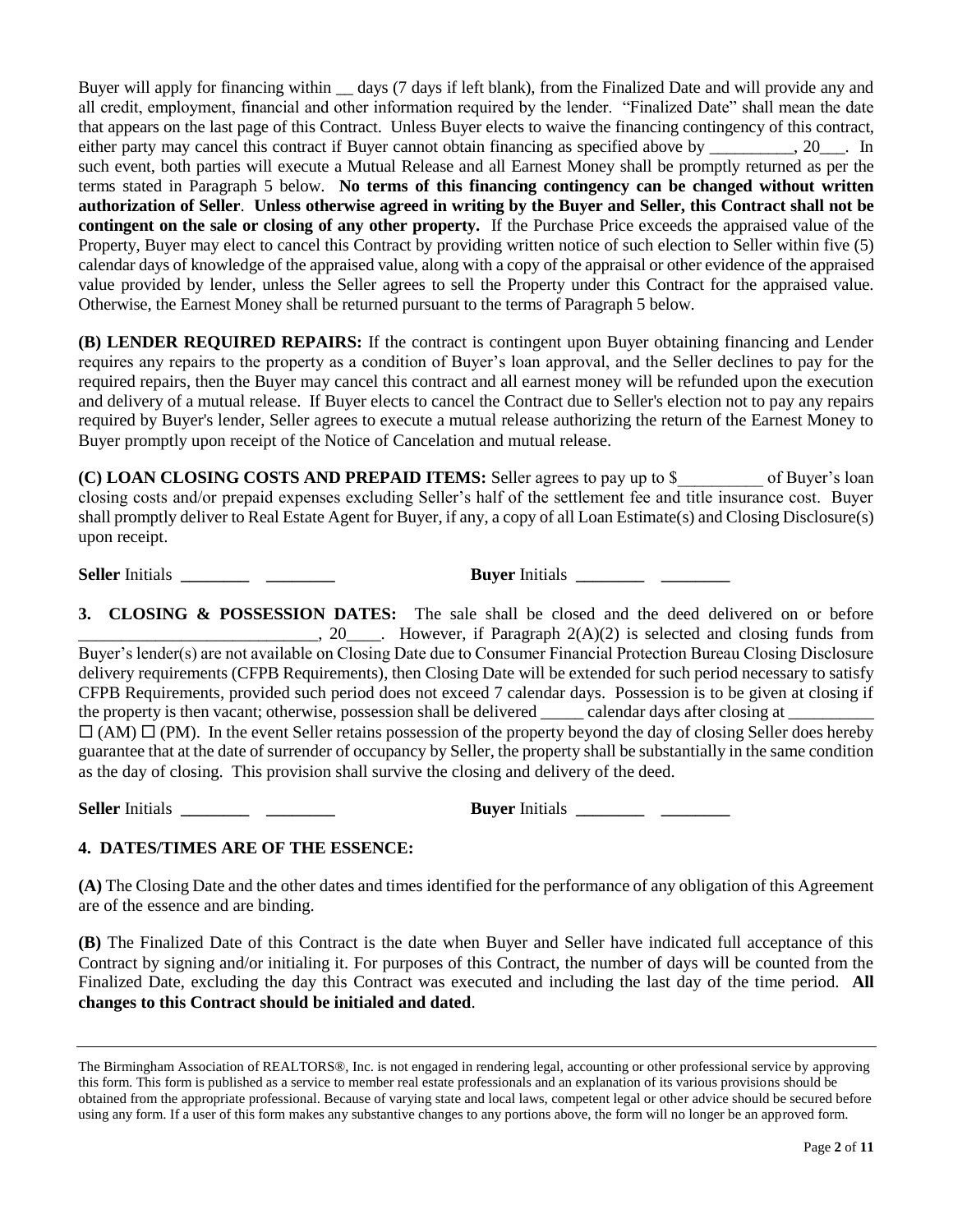**(C)** The Closing Date may only be extended by mutual written agreement of the parties or as set forth in Paragraph 3 above.

**(D)** Certain terms and time periods are pre-printed in this Contract as a convenience to the Buyer and Seller. All preprinted terms and time periods are negotiable and may be changed by striking out the preprinted text and inserting different terms acceptable to all parties, except where restricted by law.

**Seller** Initials **\_\_\_\_\_\_\_\_ \_\_\_\_\_\_\_\_ Buyer** Initials **\_\_\_\_\_\_\_\_ \_\_\_\_\_\_\_\_**

**5. EARNEST MONEY & DEFAULT OF CONTRACT:** Within 3 days of the Finalized Date of this Contract the Buyer shall deliver to \_\_\_\_\_\_\_\_\_\_\_\_\_\_\_\_\_\_\_\_\_\_ the Earnest Money which shall be promptly deposited into an escrow account. Should Buyer fail to deliver the Earnest Money within 3 days of the Finalized Date, Seller may void this Contract at the sole option of the Seller. If the Contract is accepted and signed by all parties and the sale does not close, a separate mutual release signed by all parties to this Contract will be required before the Earnest Money will be disbursed. In the event either Buyer or Seller claims the escrowed funds without the agreement of the other party, any holder of the escrowed funds, as prescribed by Alabama Real Estate License Law Rule: 790-X-3-.03 (4), (5), must either (1) retain the escrowed funds until there is a written mutual release among the parties; (2) interplead the disputed portion of the funds into the appropriate court, and shall be entitled to deduct from the escrowed funds any and all court costs, attorney fees and other expenses relating to the interpleader; or (3) disburse the escrowed funds in accordance with the directions of a non-appealable order of a court of competent jurisdiction. Seller, at Seller's option, may cancel this Contract if the Earnest Money check is rejected by the financial institution upon which it is drawn. In the event of default by Buyer, all deposits made hereunder may be forfeited as liquidated damages at the option of Seller, provided Seller agrees to the cancellation of this Contract, or alternatively, Seller may elect to pursue his or her available legal or equitable remedies against Buyer. In the event of default by Seller, all deposits made hereunder may be returned at the option of Buyer, provided Buyer agrees to the cancellation of this Contract, or alternatively, Buyer may elect to pursue his or her available legal or equitable remedies against Seller.

**Seller** Initials **\_\_\_\_\_\_\_\_ \_\_\_\_\_\_\_\_ Buyer** Initials **\_\_\_\_\_\_\_\_ \_\_\_\_\_\_\_\_**

**6. TITLE INSURANCE:** Seller agrees to furnish Buyer a standard ALTA (American Land Title Association) form owner's title insurance policy at Seller's expense, issued by a company qualified to insure titles in Alabama, in the amount of the purchase price, insuring Buyer against loss on account of any defect or encumbrance in the title, subject to exceptions herein, including Paragraphs 8 and 13(C) below; otherwise, the Earnest Money shall be refunded. In the event both owner's and first mortgagee's title policies are obtained at the time of closing, the total cost of the two policies will be divided equally between Buyer and Seller, even if the first mortgagee is Seller. Seller shall have until the closing date within which to perfect title or cure defects in the title to the Property. Should Seller be unable to perfect title or cure defects in the title to the Property by the date of closing, the Contract shall be voidable at the option of the Buyer.

**Seller** Initials **\_\_\_\_\_\_\_\_ \_\_\_\_\_\_\_\_ Buyer** Initials **\_\_\_\_\_\_\_\_ \_\_\_\_\_\_\_\_**

**7. PRORATIONS:** Ad valorem taxes, insurance transferred, accrued interest on mortgage(s) assumed, and homeowners association, condominium association, fire district or other dues, fees or assessments are to be prorated between Buyer and Seller as of the date of closing, and any existing escrow deposits shall be credited to Seller. Unless otherwise agreed herein, all ad valorem taxes except municipal taxes are presumed to be paid in arrears for purposes of proration; municipal taxes, if any, are presumed to be paid in advance. Seller represents and warrants that the Property  $\Box$  is  $\Box$  is not currently subject to Class III (homestead) residential property tax. If Seller represents that property is classified as Class III Property and this representation is in error, then Seller will reimburse to Buyer any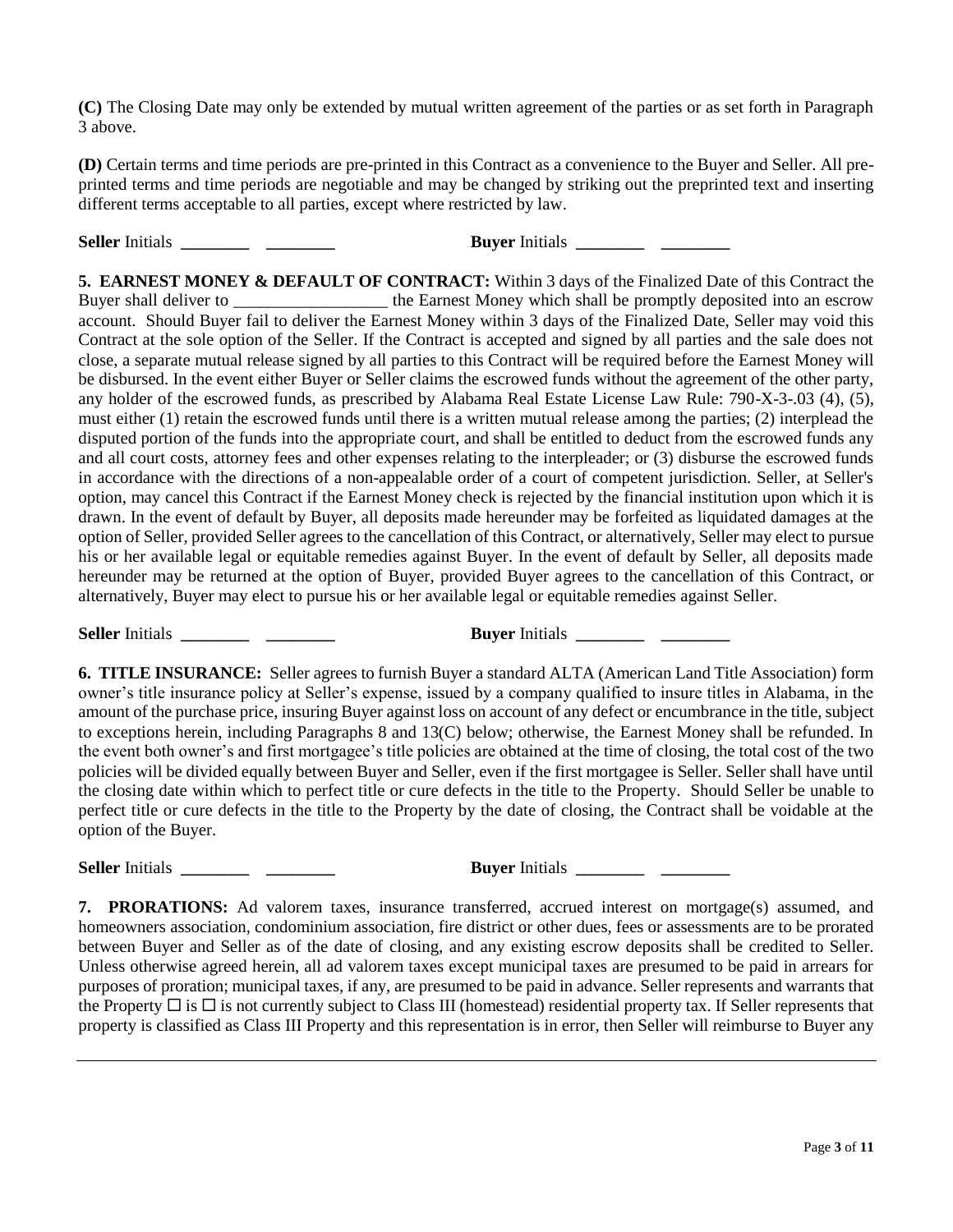additional property tax for the current tax year which is in excess of that which would be due had the property been class titled as Class III. This obligation will survive the Closing and delivery of deed.

**Seller** Initials **\_\_\_\_\_\_\_\_ \_\_\_\_\_\_\_\_ Buyer** Initials **\_\_\_\_\_\_\_\_ \_\_\_\_\_\_\_\_**

**8. CONVEYANCE:** Seller agrees to convey the Property to Buyer by \_\_\_\_\_\_\_\_\_\_\_\_\_\_\_\_\_\_\_\_ warranty deed (check \_\_ if Buyer desires that title be held as joint tenants with rights of survivorship), free of all encumbrances except as permitted in this Contract. Seller and Buyer agree that any encumbrances not herein excepted or assumed may be cleared at the time of closing from sales proceeds. The Property is sold and is to be conveyed subject to any mineral and/or mining rights not owned by Seller. Buyer is responsible for determining that the current zoning is suitable for Buyer's intended use of the property.

**Seller** Initials **\_\_\_\_\_\_\_\_ \_\_\_\_\_\_\_\_ Buyer** Initials **\_\_\_\_\_\_\_\_ \_\_\_\_\_\_\_\_**

**9. HAZARD INSURANCE:** Buyer understands that Buyer is responsible for securing acceptable hazard insurance on the Property at a premium rate acceptable to Buyer. Buyer shall obtain evidence of insurability at an acceptable premium rate within \_\_\_\_\_ days (7 days if left blank) of the Finalized Date. Should Buyer be unable to obtain evidence of insurability at an acceptable premium rate, Buyer may elect to cancel this Contract by providing written notice of such election within said time period to Seller. If the Contract is cancelled, the Earnest Money shall be returned pursuant to the terms of Paragraph 5 above. Failure to notify Seller of Buyer's election to cancel within said time period shall conclusively be deemed acceptance of any available insurance.

**Seller** Initials **\_\_\_\_\_\_\_\_ \_\_\_\_\_\_\_\_ Buyer** Initials **\_\_\_\_\_\_\_\_ \_\_\_\_\_\_\_\_**

**10. BUYER'S DUTY TO INSPECT:** Buyer acknowledges and agrees that Alabama law imposes a duty on Buyer to thoroughly inspect the Property for conditions of property, defects or other relevant matters prior to closing the sale. Buyer further acknowledges that professional inspection services and/or contractors may be engaged for this purpose and that **the real estate broker(s) and agent(s) strongly recommend the use of such professionals, but endorse none of them**. Buyer is encouraged to engage and pay for independent professional inspection services and/or contractors, rather than using previous inspection reports provided by Seller, or allowing Seller to pay for such inspection reports, or using an inspector recommended by Seller. The real estate broker(s) and agent(s) do not warrant, guarantee or endorse any particular professional inspection service and/or contractor. Buyer understands and agrees that Buyer will not rely and has not relied on any statements or omissions made by the real estate broker(s) and agent(s) regarding the condition of the Property. Buyer further understands that if the real estate broker(s), agent(s) or representative is present at or accompanies Buyer on an inspection of the Property, it will be as a courtesy and not as a person qualified to detect any defects. **After closing, all conditions of the Property are the responsibility of Buyer**.

**Seller** Initials **\_\_\_\_\_\_\_\_ \_\_\_\_\_\_\_\_ Buyer** Initials **\_\_\_\_\_\_\_\_ \_\_\_\_\_\_\_\_**

**11. CONDITION OF PROPERTY: Neither Seller nor Real Estate Broker(s) nor any Real Estate Agent(s) makes any representations or warranties regarding condition of the Property except to the extent expressly set forth herein**. Buyer has the obligation to determine any and all conditions of the Property material to Buyer's decision to buy the Property, including but not limited to, general home inspection, sewer lines inspection, structural inspection, radon testing, EIFS inspection, HVAC inspection, drywall, and/or lead based paint inspection; the condition of the heating, cooling, plumbing and electrical systems and any built-in appliances; the roof and the basement, including leaks therein; the presence of asbestos or toxic mold; the presence of arsenic in treated wood; the school districts for the subject property; the presence of hazardous dry wall; the size and area of the property; quality of construction materials and workmanship; the proper construction of any improvements located upon the Property; structural condition; utility and sewer or septic system availability, condition and location; subsurface and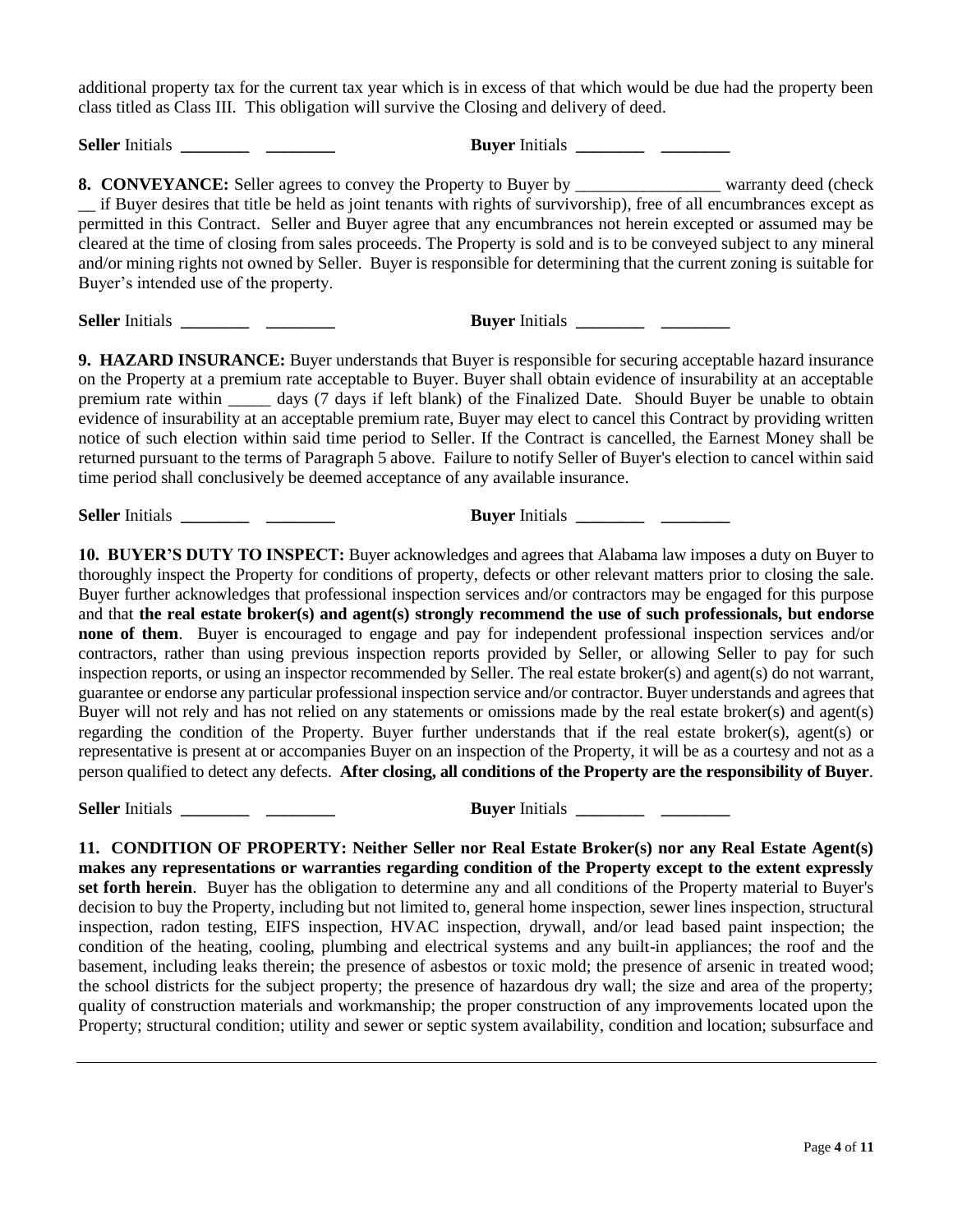subsoil conditions, sinkholes and mining or other soil conditions including radon or other potentially hazardous gases or toxic materials; presence of, or damage from, wood destroying insects and/or fungus (Wood Infestation Report); Property access, easements, covenants, restrictions, developments, or structures; and any matters affecting the character of the neighborhood. Unless otherwise excepted, Seller will provide access and utilities for Buyer's inspections, if any, until closing. **NOTE: LENDERS AND/OR PUBLIC AUTHORITIES MAY REQUIRE CERTAIN INVESTIGATIONS SUCH AS TERMITE AND SEPTIC TANK INSPECTIONS (FOR WHICH REPAIRS MAY BE REQUIRED). THIS DOES NOT REPLACE BUYER'S DUTY TO THOROUGHLY INSPECT THE PROPERTY PRIOR TO CLOSING.** Buyer shall have the obligation to determine the condition of the property in accordance with "A" or "B" below. Check either "A" or "B" but not both.

 **(A) SALE OF PROPERTY NOT CONTINGENT UPON INSPECTIONS, NO REPAIRS REQUESTED:** Buyer agrees to accept the Property in "AS IS" condition without any warranties or guarantees as to any aspect or condition of the Property, its systems or appliances. Seller gives **no** warranties on any systems or appliances being in good working order either now or at the time of closing. Buyers agrees not to make any request for repairs of the Seller, and repair requests discussed in Paragraphs 11(B), 13(A), 13(B) or elsewhere in this agreement shall not apply. Buyers accepts total responsibility for all repairs, conditions and/or defects in the Property, including any repairs required in Paragraph 2(B). This provision does not apply to warranties of title to the Property evidenced by the Warranty Deed delivered to Buyer pursuant to Paragraph 8 of this Contract.

**Seller** Initials **\_\_\_\_\_\_\_\_ \_\_\_\_\_\_\_\_ Buyer** Initials **\_\_\_\_\_\_\_\_ \_\_\_\_\_\_\_\_**

 **(B) SALE OF PROPERTY CONTINGENT UPON INSPECTIONS:** Buyer reserves the right to conduct any inspections of the Property at Buyer's expense, for a period of \_\_\_\_\_ calendar days from the Finalized Date of this Contract (the "Inspection Period"). Buyer and Seller acknowledge that wood infestation inspection, sewer/septic system inspection, and survey do not fall under the Inspection Period, and may be performed in accordance with paragraph 13. Seller agrees to ensure that all utilities at the property shall be connected and active during the Inspection Period. The Inspection Period shall not start until all utilities are connected and active at Seller's expense. No later than three (3) calendar days after the end of the Inspection Period, Buyer shall provide Seller with a written list of items requested by Buyer to be repaired at Seller's expense or the Buyer shall provide notice that the condition of the property is acceptable and no repairs are required. In the event that Buyer provides notice that repairs are requested, any such request for repairs shall be governed by Paragraph 12 of this Agreement. Failure of Buyer to provide a list of requested repairs to Seller in writing no later than three (3) calendar days after the end of the Inspection Period shall constitute a waiver of this inspection contingency and conclusively be deemed acceptance of the Property, including ordinary wear and tear until closing.

**Seller** Initials **\_\_\_\_\_\_\_\_ \_\_\_\_\_\_\_\_ Buyer** Initials **\_\_\_\_\_\_\_\_ \_\_\_\_\_\_\_\_**

### **12. REQUEST FOR REPAIRS:**

**(A)** If Buyers makes a written request of Seller to correct unsatisfactory conditions revealed from any inspections set out in Paragraphs 11(B), 13(A) and 13(B), Seller shall respond to Buyer by written notice delivered to Buyer within \_\_\_\_ calendar days (3 calendar days if left blank) of receipt of such request as to whether Seller is willing to correct the unsatisfactory conditions at Seller's expense. It shall conclusively be deemed acceptance of Buyer's request if Seller fails to respond in writing within the time frame stated herein.

**(B)** If Seller elects not to correct the unsatisfactory conditions, Buyer shall respond to Seller by written notice delivered to Seller within calendar days (2 calendar days if left blank) of receipt of Seller's election, and may elect to either (a) terminate this contract and recover the earnest money, or (b) waive in writing the request for correction of unsatisfactory conditions and proceed to close the sale.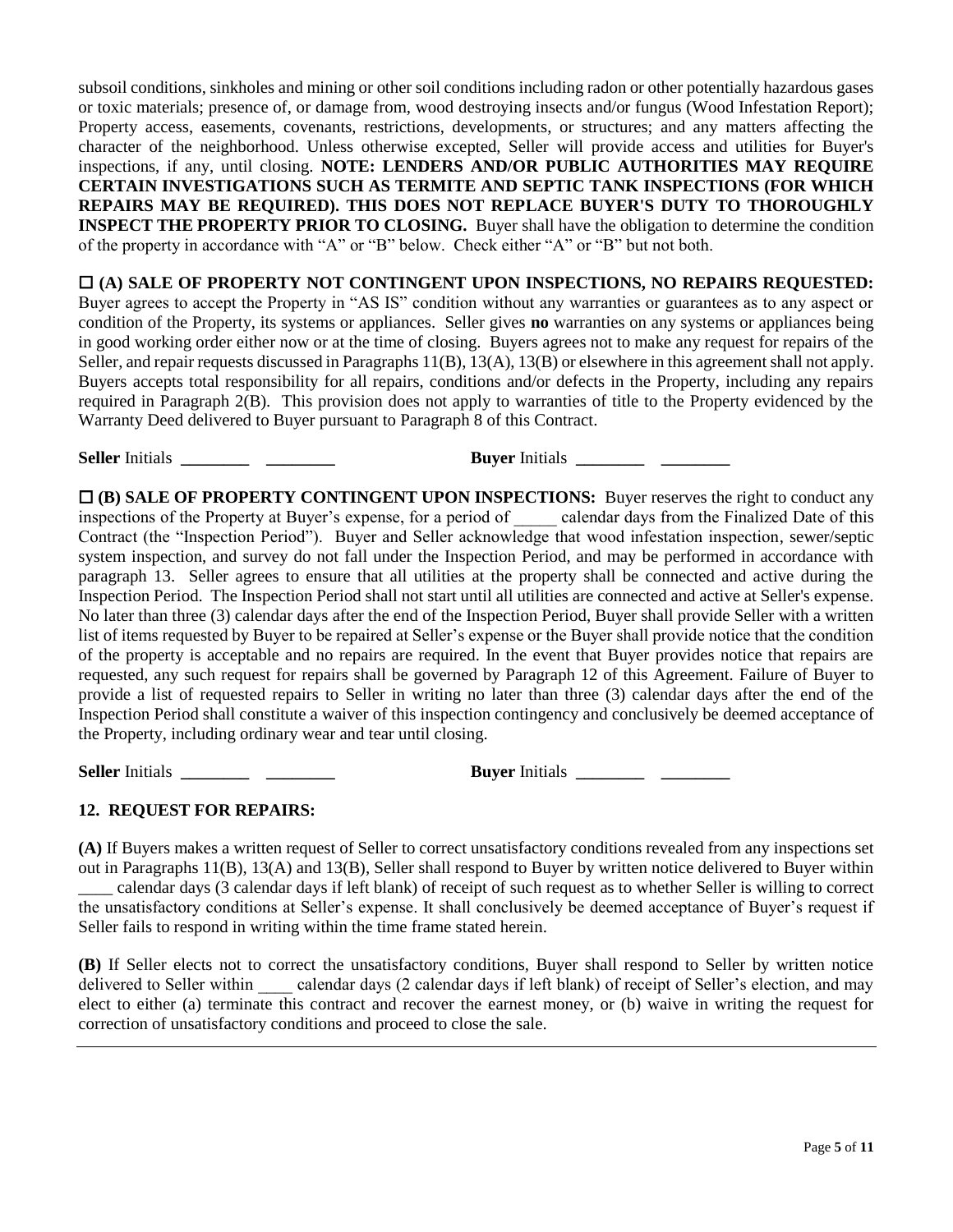**(C)** It shall conclusively be deemed acceptance of the Property, including ordinary wear and tear until the closing, if Buyer fails to notify Seller in writing of any unsatisfactory conditions in accordance with Paragraph 11(B), or fails to notify Seller in writing of his election to terminate this contract as herein provided.

**NOTE:** "Ordinary wear and tear" as used in Paragraphs 11(B) and 12 shall not be deemed to include material failure of the heating, cooling, plumbing and electrical systems or built in appliances. If such a system or appliance suffers material failure after acceptance under Paragraphs 11(B) and 12 but prior to closing, Seller shall pay for any repairs required to restore the system or appliance to an operating condition at least as good as previously existing. After closing all conditions of the Property are the responsibility of the Buyer unless otherwise stated within this Contract.

**Seller** Initials **\_\_\_\_\_\_\_\_ \_\_\_\_\_\_\_\_ Buyer** Initials **\_\_\_\_\_\_\_\_ \_\_\_\_\_\_\_\_**

**13. ADDITIONAL INSPECTIONS:** The additional inspections set forth in this paragraph shall be completed by and any requested repairs as a result of these additional inspections shall be made in<br>Should Buyer fail to timely notify Seller writing to the Seller by notify Seller by Lagrange Should Buyer fail to timely notify Seller in writing of requested repairs as a result of these additional inspections, such failure shall conclusively be deemed acceptance of the Property by the Buyer, including ordinary wear and tear until Closing.

### **(A) TERMITE AND/OR WOOD INFESTATION/FUNGUS INSPECTION AND REPORT:**

(1) **Wood Infestation Inspection Report.** The real estate brokers and agents strongly recommend that the Buyer obtain a wood infestation inspection report from a licensed pest control company. **Buyer** requires a Wood Infestation Inspection Report from a licensed pest control company  $\Box$ YES  $\Box$ NO. The cost of the report shall be at the expense of the **Buyer**. Buyer shall be responsible for ordering the inspection and Wood Infestation Inspection Report. In the event that Buyer provides notice that repairs are required, any such request for repairs shall be governed by Paragraph 12 of this Agreement.

**Seller** Initials **\_\_\_\_\_\_\_\_ \_\_\_\_\_\_\_\_ Buyer** Initials **\_\_\_\_\_\_\_\_ \_\_\_\_\_\_\_\_**

(2) **Termite Agreement (Contract).** Buyer requires a termite service agreement  $\Box$ YES  $\Box$ NO. If such agreement is required and Seller has an existing transferable agreement, the agreement shall be transferred at  $\Box$  Seller's  $\Box$  Buyer's expense. If a new service agreement is required, the cost shall be at  $\Box$  Seller's  $\Box$  Buyer's expense and the service agreement shall be ordered by the party paying for the agreement. The real estate brokers and agents make no representations as to the terms or conditions of any termite service agreement.

**Seller** Initials **\_\_\_\_\_\_\_\_ \_\_\_\_\_\_\_\_ Buyer** Initials **\_\_\_\_\_\_\_\_ \_\_\_\_\_\_\_\_**

**(B) SEWER/SEPTIC SYSTEMS:** To the best of Seller's knowledge the Property  $\Box$  is  $\Box$  is not connected to a sanitary sewer system. Seller  $\Box$  has  $\Box$  has not paid all impact and connection fees. If Property is not on sewer, Seller represents that the Property  $\Box$  is  $\Box$  is not connected to septic system. **Buyer** requires a sewer/septic system inspection at Buyer's expense  $\Box$ YES  $\Box$ NO. Real estate broker(s) and agent(s) recommend that the sewer/septic system be inspected. If Buyer elects NOT to have the sewer/septic system inspected, then Buyer releases Seller, Real Estate Broker(s) and Agent(s) from any and all liability for any defects or deficiencies with the sewer/septic system which may be discovered in the future, whether such defects or deficiencies exist at Closing or develop thereafter. In the Event that Buyer provides notice that repairs are required, any such request for repairs shall be governed by Paragraph 12 of this Agreement.

**Seller** Initials **\_\_\_\_\_\_\_\_ \_\_\_\_\_\_\_\_ Buyer** Initials **\_\_\_\_\_\_\_\_ \_\_\_\_\_\_\_\_**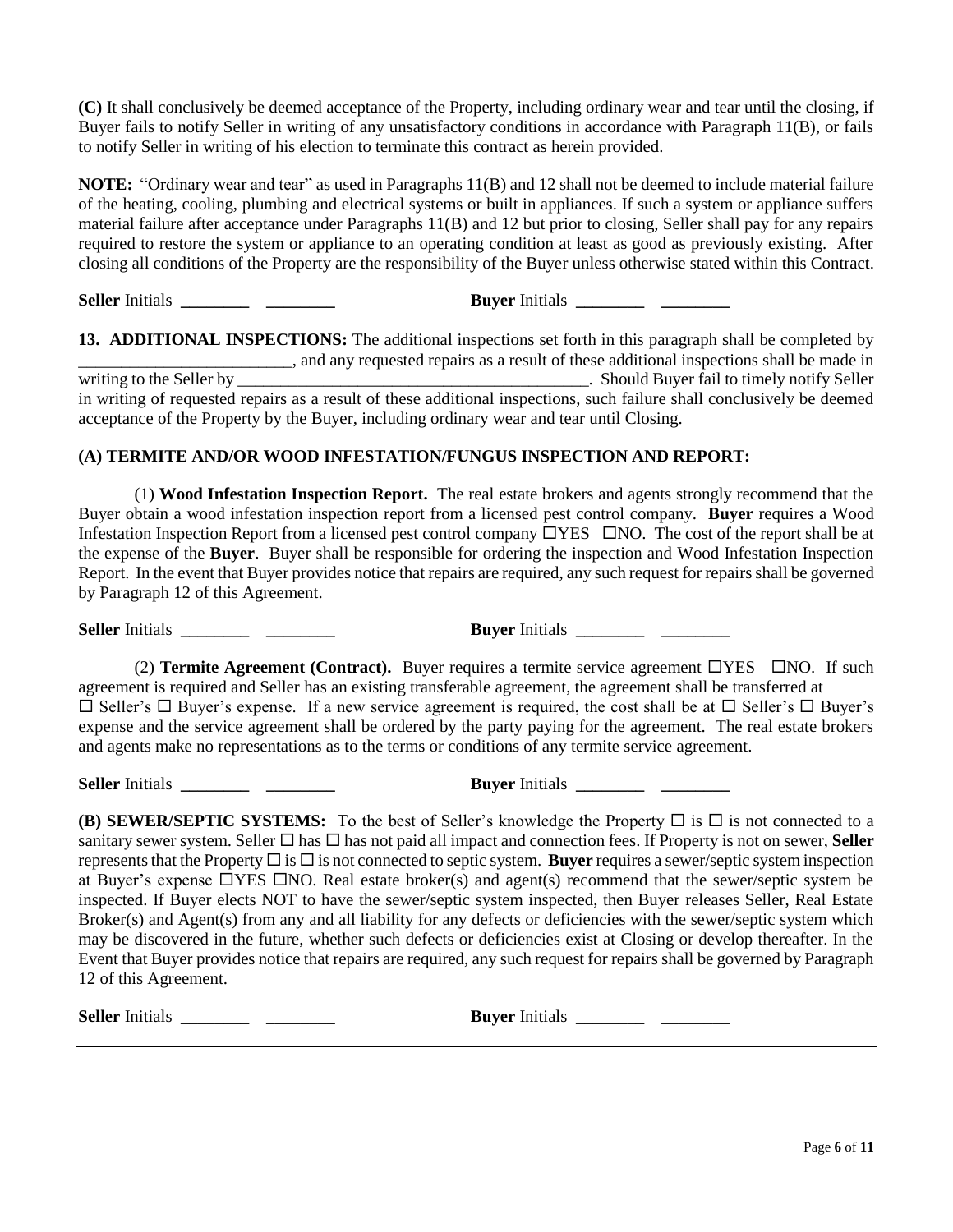**(C) SURVEY: The real estate brokers and agents strongly recommend that a new survey be obtained on all purchases of property.** Buyer requires a survey by a registered Alabama land surveyor of Buyer's choosing and, unless otherwise agreed herein, at Buyer's expense  $\Box$ YES  $\Box$ NO. If Buyer elects NOT to have a new survey, then Buyer releases Seller, Real Estate Broker(s) and Agent(s) from any and all liability for conditions which would have been revealed from a survey performed by a registered Alabama land surveyor. To the best of the Seller's knowledge the Property  $\Box$  is  $\Box$  is not located in a flood plain, but this information is not guaranteed and should be confirmed by a flood plain certification and/or a current surveyor's statement in the survey which shall be the responsibility of Buyer. Further, unless otherwise agreed herein, the Property is purchased subject to utility easements, residential subdivision covenants and restrictions, if any, and building lines of record, if any.

**Seller** Initials **\_\_\_\_\_\_\_\_ \_\_\_\_\_\_\_\_ Buyer** Initials **\_\_\_\_\_\_\_\_ \_\_\_\_\_\_\_\_**

**Buyer acknowledges and agrees that all Inspections are the responsibility of Buyer including payment for the inspection services. Unless otherwise agreed, Buyer shall be responsible for payment for Inspection services regardless of whether or not the transaction contemplated herein proceeds to Closing.**

**14. HAZARDOUS DRYWALL:** This tainted wallboard often gives off a foul odor, corrodes copper, electrical wiring and other metal surfaces and may cause serious health problems with prolonged exposure. Real Estate Broker and Agent recommend that Buyer requests the home inspector to inspect for this drywall problem, or hire an inspector specifically trained in discovering defective drywall, if Property was either built or renovated since 2001.

**Seller** Initials **\_\_\_\_\_\_\_\_ \_\_\_\_\_\_\_\_ Buyer** Initials **\_\_\_\_\_\_\_\_ \_\_\_\_\_\_\_\_**

**15. LEAD-BASED PAINT AND/OR LEAD-BASED PAINT HAZARDS:** Lead-based paint disclosure is required  $\Box$ YES  $\Box$ NO. If a residential dwelling built prior to 1978 is located on the Property, Federal law requires that certain disclosures be made by the Seller to the Buyer and that this Agreement be made subject to a lead-based paint testing contingency. A copy of the disclosure information form and the Agreement lead based paint testing contingency language are attached hereto.

**Seller** Initials **\_\_\_\_\_\_\_\_ \_\_\_\_\_\_\_\_ Buyer** Initials **\_\_\_\_\_\_\_\_ \_\_\_\_\_\_\_\_**

**16. ZONING, SUBDIVISION REGULATIONS, SUBDIVISION RESTRICTIONS, RESTRICTIVE COVENANTS AND HOMEOWNER'S ASSOCIATION BYLAWS**. Buyer and Seller hereby agree and acknowledge that the Buyer shall be solely responsible for obtaining all records and information regarding the property relative to zoning, subdivision regulations, subdivision restrictions, restrictive covenants, historic district regulations, and Homeowner's Association requirements. Further, Buyer shall be solely responsible for determining that the Property is suitable to the Buyer's intended use, including any development of, alterations to, improvements or construction on the Property.

**Seller** Initials **\_\_\_\_\_\_\_\_ \_\_\_\_\_\_\_\_ Buyer** Initials **\_\_\_\_\_\_\_\_ \_\_\_\_\_\_\_\_**

**17. SCHOOL ZONES**. Buyer and Seller hereby agree and acknowledge that the Buyer shall be solely responsible for determining school zoning of Property.

**Seller** Initials **\_\_\_\_\_\_\_\_ \_\_\_\_\_\_\_\_ Buyer** Initials **\_\_\_\_\_\_\_\_ \_\_\_\_\_\_\_\_**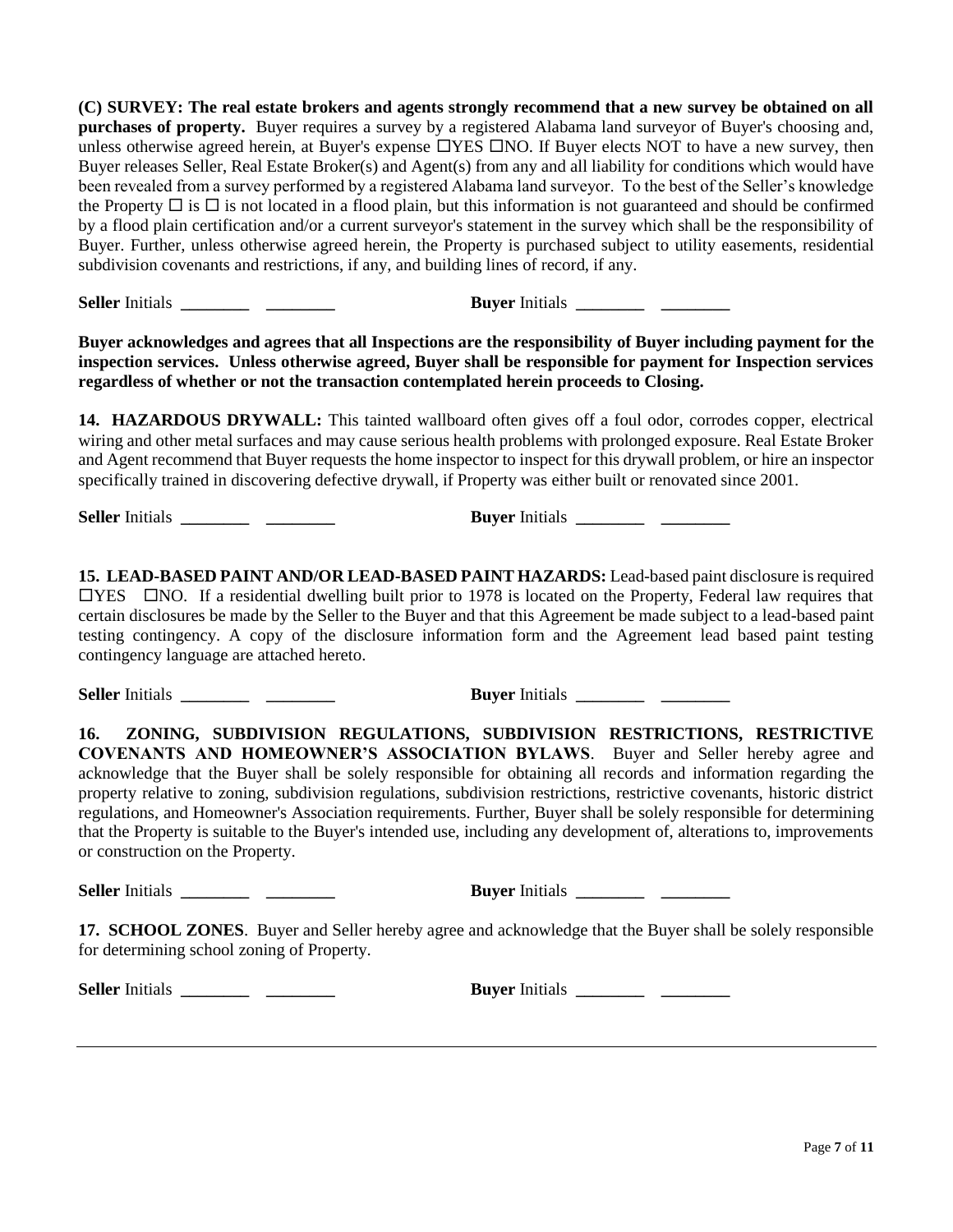**18. FIRE/SMOKE/GAS DETECTORS:** Buyer shall satisfy himself/herself that all applicable federal, state and local statutes, ordinances and/or regulations concerning fire/smoke/gas detectors or fire protection equipment have been met. Upon closing or after taking possession of the Property, whichever occurs first, Buyer shall be solely responsible for compliance with such laws.

**Seller** Initials **\_\_\_\_\_\_\_\_ \_\_\_\_\_\_\_\_ Buyer** Initials **\_\_\_\_\_\_\_\_ \_\_\_\_\_\_\_\_ 19. HOME WARRANTY:** Buyer  $\Box$  does  $\Box$  does not require a Home Warranty Policy issues by a company qualified to provide such policies in Alabama, effective for one year from date of closing, to be paid by  $\Box$  Seller □ Buyer at a cost not to exceed \$\_\_\_\_\_\_\_\_\_\_\_. Home Warranty Policy shall be selected by Buyer. Buyer acknowledges that the Real Estate Brokers and Real Estate Agents have not made any representations or statements regarding the terms and conditions of any Home Warranty.

**Seller** Initials **Buyer** Initials

**20. SELLER WARRANTS** that Seller has not received notification from any lawful authority regarding any assessments; pending assessments; pending condemnation proceedings; or pending public improvements, repairs, replacements, or alterations to the property that have not been satisfactorily made. Seller warrants that there is no unpaid indebtedness on or affecting Property for labor or materials furnished to the Property except as described in this contract. These warranties shall survive the closing and delivery of the deed.

**Seller** Initials **\_\_\_\_\_\_\_\_ \_\_\_\_\_\_\_\_ Buyer** Initials **\_\_\_\_\_\_\_\_ \_\_\_\_\_\_\_\_**

**21. FINAL WALK-THROUGH INSPECTION:** Buyer has the obligation to conduct a final walk-through to inspect the Property prior to closing to determine if the items to be repaired by Seller under Paragraphs 2(B) and 12 have been satisfied. If Buyer determines any of the following: (a) a condition under Paragraphs 2(B) and 12 has not been satisfied; (b) systems as described in the "NOTE" portion of Paragraph 12 are not functioning; or (c) new defects have arisen since Buyer's acceptance of property under Paragraph 12, then Buyer shall immediately notify Seller. If Seller refuses to pay for any repairs or correct any defects requested by Buyer, Buyer may proceed with the closing or cancel the contract and recover the earnest money, **or** elect to pursue any remedies that the Buyer may have at law or equity for Seller's alleged breach of Seller's obligations under the Contract.

If Buyer fails to conduct this walk-through inspection, Seller's obligations will be deemed fulfilled. Buyer understands that if a real estate agent accompanies Buyer on an inspection or walk-through of the property it will be as a courtesy and not as a person qualified to detect any defects. **After closing all conditions of the property are the responsibility of the Buyer unless otherwise stated within this Contract.**

**Seller** Initials **\_\_\_\_\_\_\_\_ \_\_\_\_\_\_\_\_ Buyer** Initials **\_\_\_\_\_\_\_\_ \_\_\_\_\_\_\_\_**

**22. BUYER AND SELLER ACKNOWLEDGMENT:** Seller and Buyer hereby acknowledge and agree that they have not relied upon any advice or representation of the Listing Broker or Company or the Selling Broker or Company or any of their real estate agents ("brokers and agents") regarding the Property, including but not limited to the condition of the heating, cooling, plumbing and electrical systems; any built-in appliances; the roof and basement, including leaks therein; the presence of asbestos or toxic mold; the presence of or damage from wood destroying insects and/or fungus; the presence of vermin or other pest infestations; the presence of arsenic in treated wood; the size and area of the Property; the quality of construction materials and workmanship, including floors and structural condition; availability of utilities, sewer or septic tank and condition thereof; subsurface and subsoil conditions, sinkholes and mining or other soil conditions including radon or other potentially hazardous or toxic materials and/or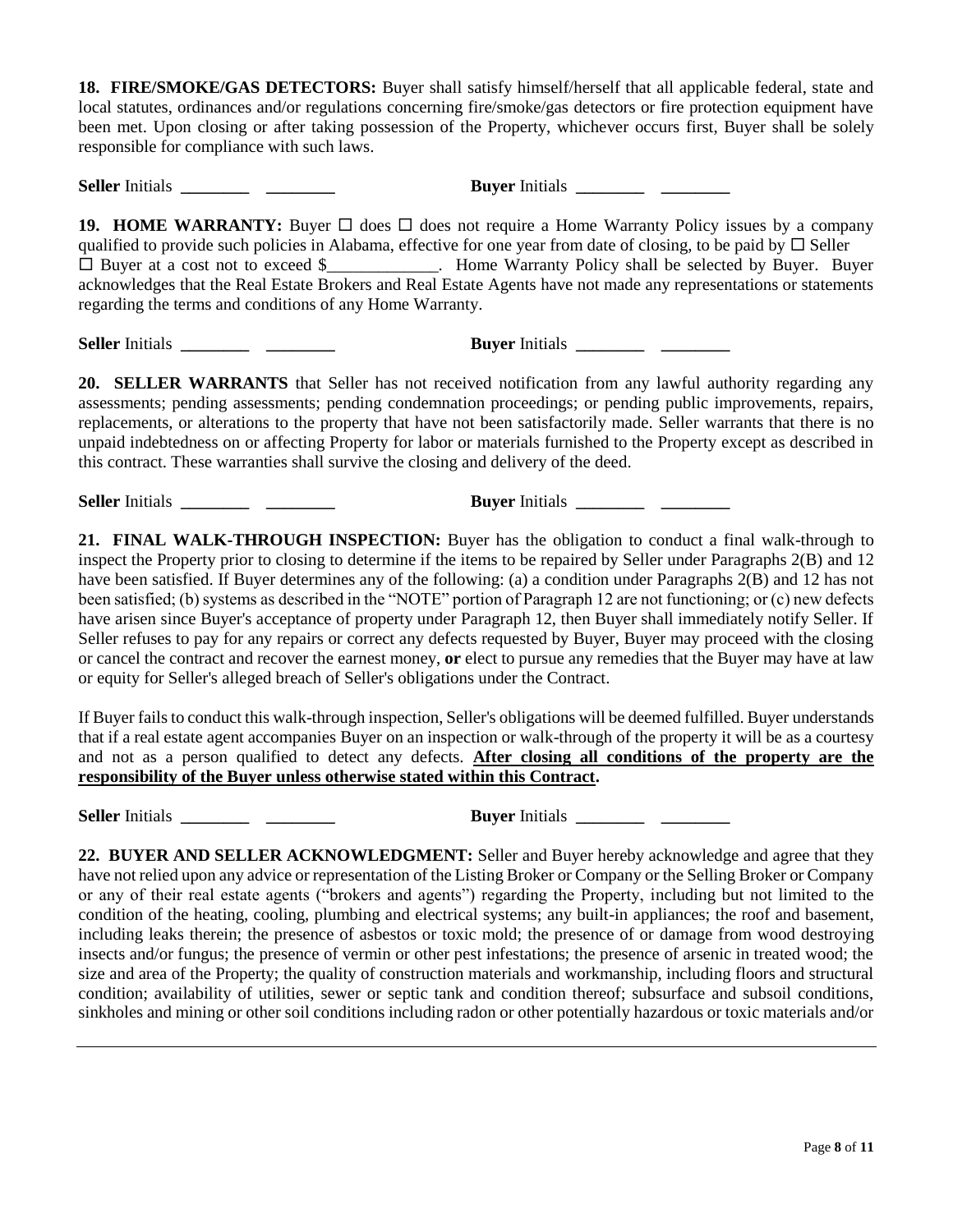gases; Property access easements, covenants, restrictions or development structures; and any matters affecting the character of the neighborhood; the investment or resale value of the Property; the past, present, or future financial stability of the builder or developer or the future insurability of the Property; or the compliance of the builder or developer under any warranty or any related mortgage terms and conditions; or any other matters affecting the willingness of the Seller and Buyer to sell or purchase the Property on the terms and at the Purchase Price herein set forth. Seller and Buyer acknowledge and agree that if such matters are of concern to them in the decision to sell or purchase the Property, they have sought and obtained independent advice relative thereto. Seller and Buyer agree that neither broker nor agent shall be held responsible for any obligations or agreements that Seller or Buyer have to one another hereunder, and Seller and Buyer agree to discharge and release the brokers and agents from any claims, demands, damages, actions, causes of actions or suits at law arising in any way from this Contract or related to the Property or the condition of the Property.

**Seller** Initials **\_\_\_\_\_\_\_\_ \_\_\_\_\_\_\_\_ Buyer** Initials **\_\_\_\_\_\_\_\_ \_\_\_\_\_\_\_\_**

**23. RISK OF LOSS:** Seller agrees to keep in force sufficient hazard insurance on the Property to protect all interests until this sale is closed. If the Property is destroyed or materially damaged between the Finalized Date and the closing, and Seller is unable to restore it to its previous condition prior to closing, the Buyer shall have the option of canceling this Contract and recovering the Earnest Money pursuant to Paragraph 4 above, provided that notice of cancellation is received prior to closing, or accepting the Property in its damaged condition. If Buyer elects to accept the Property in its damaged condition, then Buyer is entitled to the proceeds of insurance obtainable by Seller, less any deductible payable by Seller.

**Seller** Initials **\_\_\_\_\_\_\_\_ \_\_\_\_\_\_\_\_ Buyer** Initials **\_\_\_\_\_\_\_\_ \_\_\_\_\_\_\_\_**

**24. SELECTION OF SETTLEMENT/CLOSING AGENT:** Buyer and Seller hereby agree that the closing of this transaction shall be conducted by a closing attorney or title insurance company and Buyer and Seller  $\Box$  do  $\Box$  do not agree to share equally the settlement or closing charge imposed by the settlement agent. Buyer and Seller acknowledge and agree that such sharing may involve a potential conflict of interest and they may be required to execute an affidavit at closing acknowledging their recognition and acceptance of same. The parties further acknowledge that they have a right to legal representation of their own choosing, at their own expense, at all times in connection with this contract and the closing of this transaction.

**Seller** Initials **\_\_\_\_\_\_\_\_ \_\_\_\_\_\_\_\_ Buyer** Initials **\_\_\_\_\_\_\_\_ \_\_\_\_\_\_\_\_**

**25. PERSONAL PROPERTY:** Any personal items remaining with the property shall be at no additional cost to Buyer; shall not add to the value of the property; shall be in "AS IS" condition with no warranties, unless otherwise agreed herein; shall be unencumbered at the time of closing; and shall be only that which is currently on the premises and on an itemized list or addendum attached hereto (said list to be specific as to description and location of such items). The provisions of this Paragraph shall survive the closing and delivery of the deed.

**Seller** Initials **\_\_\_\_\_\_\_\_ \_\_\_\_\_\_\_\_ Buyer** Initials **\_\_\_\_\_\_\_\_ \_\_\_\_\_\_\_\_**

**26. OTHER OFFERS WHILE BUYER'S OFFER IS PENDING:** Buyer hereby acknowledges that offers other than Buyer's offer may have been made or may be made before Seller acts on or while Seller is considering Buyer's offer or counteroffer. While the Buyer's offer or counteroffer is pending, and before this Contract becomes effective, Seller hereby expressly reserves the right to reject Buyer's offer or counteroffer or to withdraw any offer previously made by Seller to Buyer relating to the Property, and to accept any other offer or counteroffer.

| <b>Seller Initials</b> | <b>Buver</b> Initials |
|------------------------|-----------------------|
|------------------------|-----------------------|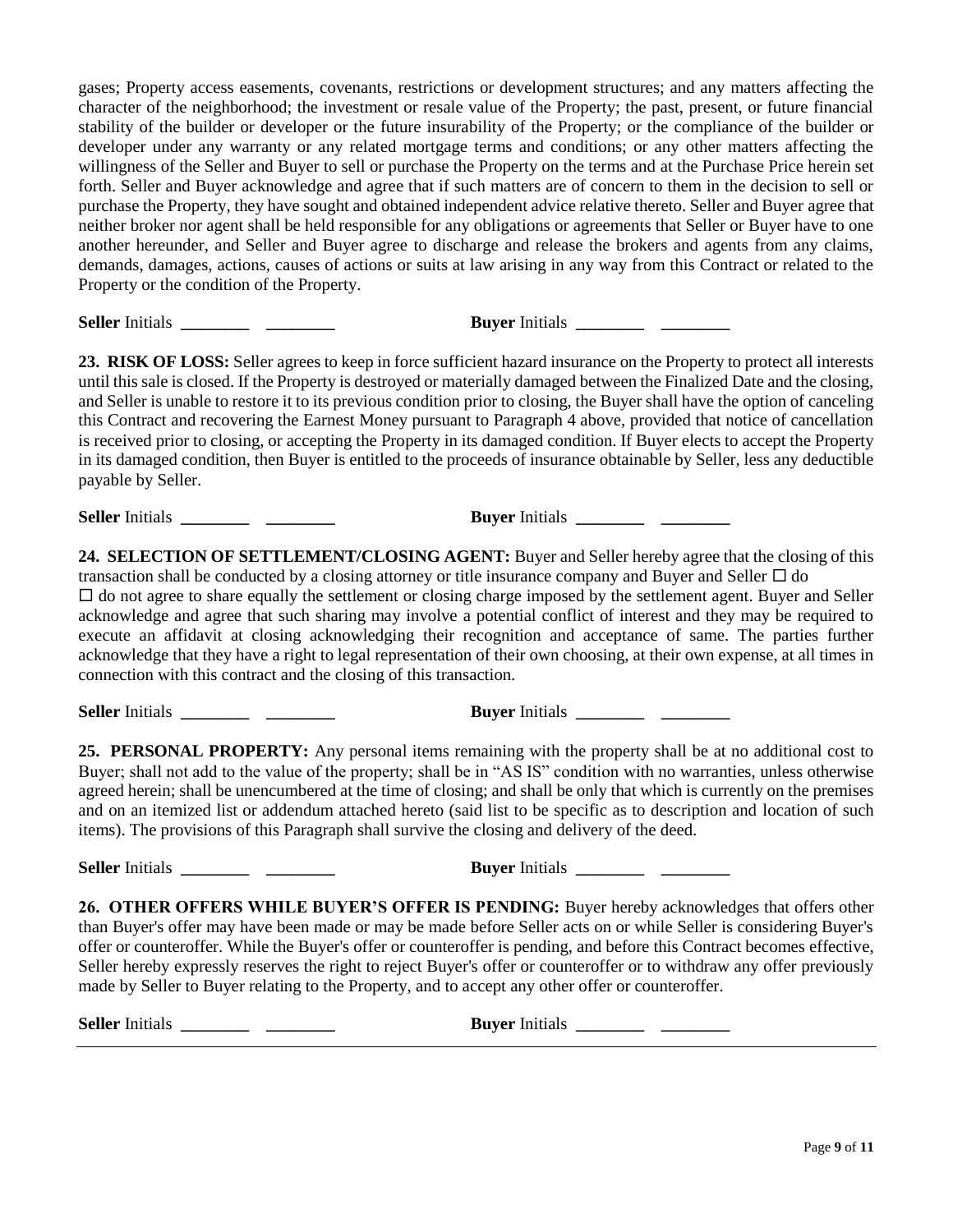**27. FACSIMILE OR ELECTRONIC SIGNATURES:** This Contract may be executed and delivered by any party by sending a facsimile of the signature or by a legally recognized e-signature. Such facsimile signature or legally recognized e-signature shall be binding upon the party executing it as soon as the signature is received by any other party hereto.

**Seller** Initials **\_\_\_\_\_\_\_\_ \_\_\_\_\_\_\_\_ Buyer** Initials **\_\_\_\_\_\_\_\_ \_\_\_\_\_\_\_\_**

**28. OBLIGATION FOR FEES AND EXPENSES:** Buyer and Seller acknowledge that in the event this Contract is canceled or does not close for any reason, fees or costs paid may not be refundable.

**Seller** Initials **\_\_\_\_\_\_\_\_ \_\_\_\_\_\_\_\_ Buyer** Initials **\_\_\_\_\_\_\_\_ \_\_\_\_\_\_\_\_**

**29. ADDITIONAL PROVISIONS:** Additional provisions to this Contract are set forth on the attached Addendum(s) which shall be signed by all parties and shall be part of this Contract.

**Seller** Initials **\_\_\_\_\_\_\_\_ \_\_\_\_\_\_\_\_ Buyer** Initials **\_\_\_\_\_\_\_\_ \_\_\_\_\_\_\_\_**

| <b>Buyer</b> Initials |  |
|-----------------------|--|
|                       |  |

**30. ENTIRE AGREEMENT:** This contract constitutes the entire agreement between Buyer and Seller regarding the property, and supersedes all prior discussions, negotiations and agreements between Buyer and Seller, whether oral or written. All representations, claims, advertising, promotional activities, brochures or plans of any kind made by Seller, Real Estate Broker, or Real Estate Agent are not a part of this Agreement unless expressly incorporated or stated in this Agreement. Neither Buyer, Seller, Real Estate Broker, nor any Real Estate Agent shall be bound by any understanding, agreement, promise, or representation concerning the property, expressed or implied, not specified herein, except that any prior written agreement concerning the payment of commission and/or compensation payable to Broker shall remain valid, in effect and enforceable.

**Seller** Initials **\_\_\_\_\_\_\_\_ \_\_\_\_\_\_\_\_ Buyer** Initials **\_\_\_\_\_\_\_\_ \_\_\_\_\_\_\_\_**

**31. ADDITIONAL PROVISIONS:**